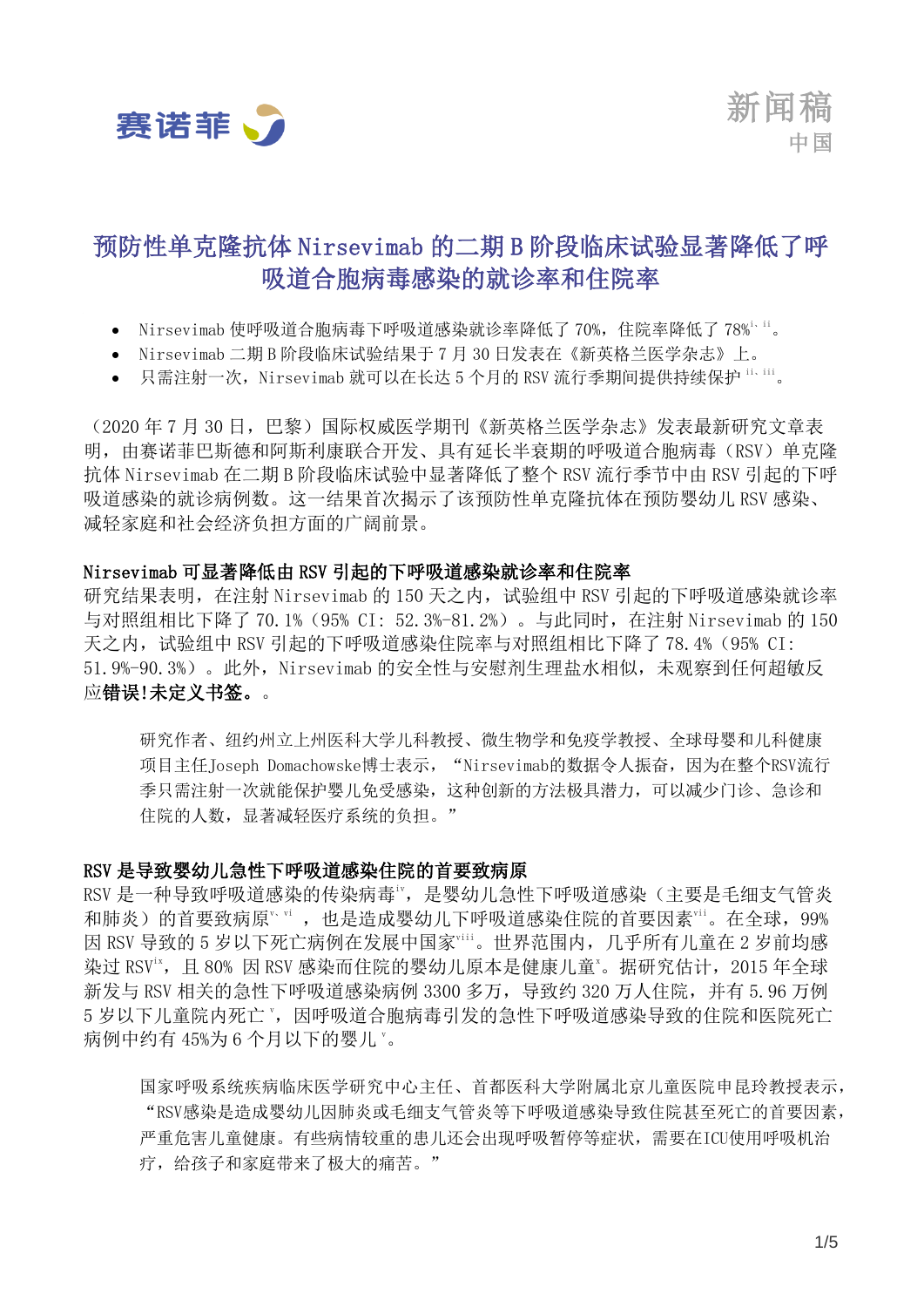## 中国急需有效药物减轻 RSV 疾病负担

中国是全球因 RSV 感染导致发病人数最高的国家之一,与巴基斯坦、印度、尼日利亚、印度 尼西亚一起贡献了全球近一半的 RSV 感染造成的急性下呼吸道感染的疾病负担xi。

目前中国市场尚无任何有效预防和治疗 RSV 相关疾病的药物上市。由于目前缺乏有效的抗病 毒药物和疫苗,治疗方法仍以隔离护理和缓解症状为主。此外,国内缺乏大规模的 RSV 疾病 监测,同时 RSV 诊断率也偏低,均导致 RSV 的认知度严重不足。

### Nirsevimab 有望改变现状

"令人鼓舞的是,试验数据显示,通过注射Nirsevimab,高危婴幼儿和健康早产儿因RSV引起 的严重并发症都显著减少。"赛诺菲巴斯德全球研发高级副总裁John Shiver说, "80%因感 染RSV住院的婴幼儿在感染前是健康的,且之前没有并发症。但目前还没有获批的预防措施来 保护他们的健康。"

目前, 基于对二期 B 阶段临床试验结果的评估, Nirsevimab 已获得美国食品药品监督管理局 的"突破性疗法"认定,并获准入选欧洲药品管理局的"优先药物计划"。在日本, Nirsevimab 也被日本医学研究开发署选为"促进儿科新药开发的药物遴选研究计划"中的 "优先开发药物"。

申昆玲教授表示, "目前, 在RSV预防和治疗领域方面仍有极大未被满足的医疗需求。如果 Nirsevimab能最终上市,将填补RSV感染预防领域的一大空白。希望尽快在国内展开相关临床 试验并早日获批,让所有中国的婴幼儿受益。"

据悉, 赛诺菲巴斯德正在携手各方, 共同推动呼吸道合胞病毒预防性单克降抗体 Nirsevimab 在国内的上市,保护亿万中国儿童及家庭免受 RSV 的侵害。

####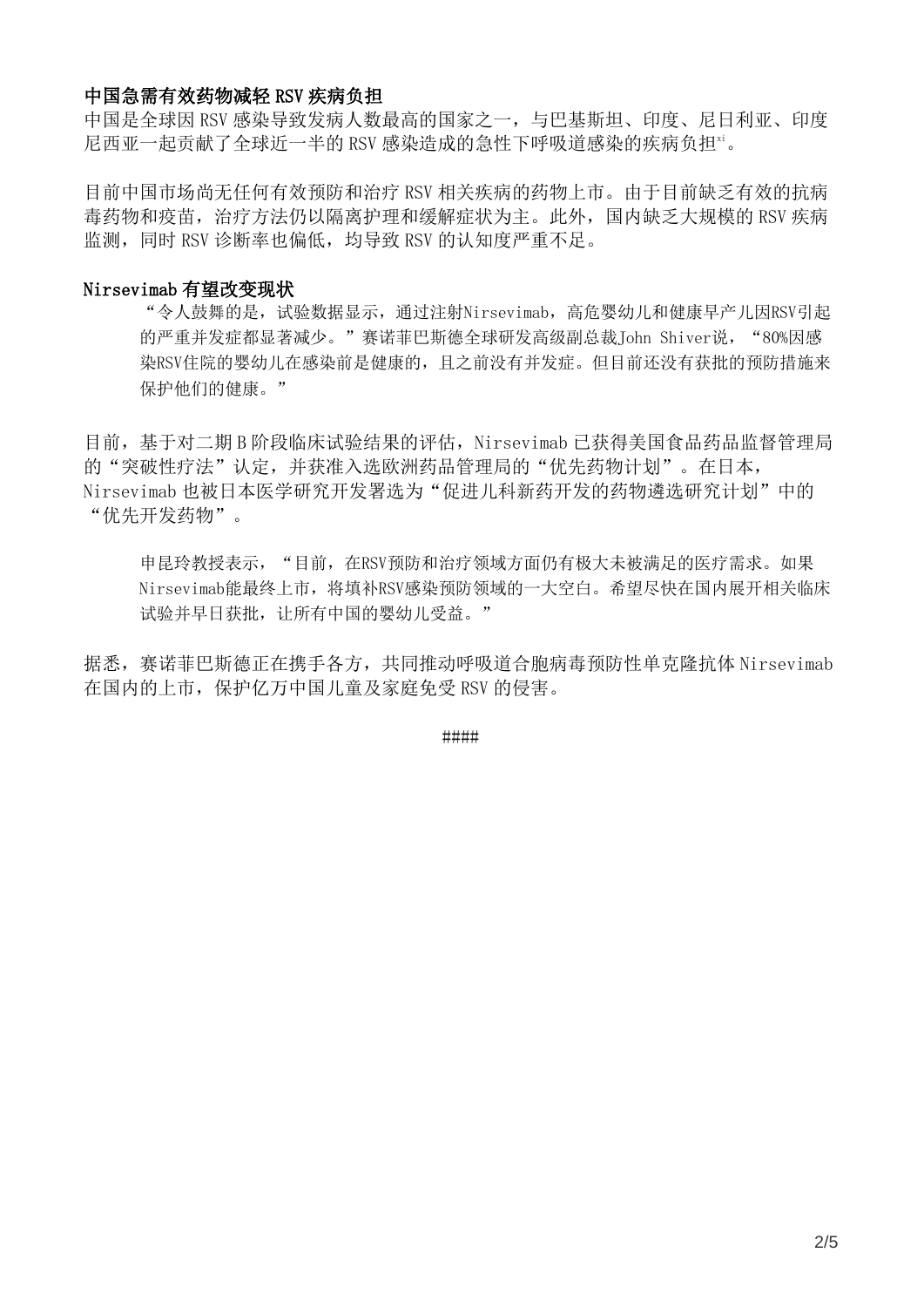# 关于 RSV

呼吸道合胞病毒(Respiratory Syncytial Virus, RSV)是婴幼儿急性下呼吸道感染(主要是毛细支 气管炎和肺炎)的首要致病原,资料显示,2 岁前几乎所有的儿童都罹患过至少一次呼吸道合胞病毒 感染。六个月以下婴儿是主要患病人群。

该病毒具有高度传染性,可在人与人之间通过飞沫或接触传播。由于中国大部分地区处于温带,RSV 流行季节为每年秋季至次年春季。人体感染 RSV 后潜伏期为 2 天~8 天, 通常 4~6 天后出现症状。 RSV 感染通常导致鼻塞、流涕、咳嗽、发烧、喉咙痛、头痛等症状;严重情况下病毒传播到下呼吸 道,引起肺炎和支气管炎 。此外,出生后三年内 RSV 感染可能与日后反复喘息、哮喘、肺功能下降 及气道反应性增高等密切相关 。由于缺乏有效的疫苗和药物,目前仍以隔离护理和缓解症状为主要 治疗手段。

#### 关于 Nirsevimab

Nirsevimab 目前是全球针对呼吸道合胞病毒(Respiratory Syncytial Virus, RSV)最有突 破性、创新性的预防性单克隆抗体,用于预防 RSV 引起的感染。Nirsevimab 的研究主要是用 于所有第一次经历 RSV 流行季的婴儿, 以及进入第二个 RSV 流行季的有先天性心脏病或慢性 肺部疾病的儿童。Nirsevimab 通过输入抗体引发被动免疫可以立即形成保护;相较之下,传 统的疫苗通过主动免疫可能需要数周的时间才能形成保护。

2017 年 3 月[,赛诺菲巴斯德与阿斯利康宣布将联合开发并销售](https://www.astrazeneca.com/media-centre/press-releases/2017/medimmune-and-sanofi-pasteur-form-alliance-to-develop-and-commercialise-potential-next-generation-respiratory-syncytial-virus-antibody-medi8897-030317.html#!) Nirsevimab。2019 年 2 月, Nirsevimab 获得[了美国食品药品监督管理局\(](https://www.astrazeneca.com/media-centre/press-releases/2019/us-fda-grants-breakthrough-therapy-designation-for-potential-next-generation-rsv-medicine-medi8897.html)FDA)的突破性疗法认定(Breakthrough Therapy [Designation](https://www.astrazeneca.com/media-centre/press-releases/2019/us-fda-grants-breakthrough-therapy-designation-for-potential-next-generation-rsv-medicine-medi8897.html)), 并[被欧洲药品管理局\(](https://www.astrazeneca.com/media-centre/press-releases/2019/ema-grants-prime-eligibility-for-potential-next-generation-rsv-medicine-medi8897-05022019.html)EMA)许可参与 Nirsevimab 的优先药品认定(PRIority [Medicines, PRIME](https://www.astrazeneca.com/media-centre/press-releases/2019/ema-grants-prime-eligibility-for-potential-next-generation-rsv-medicine-medi8897-05022019.html))。

#### 关于 Nirsevimab 二期 B 阶段临床试验

Nirsevimab 二期 B 阶段试验是有干预措施的随机双盲试验,侧重于评估 Nirsevimab 在健康早产婴儿 群体中的安全性和有效性。受试群体为胎龄 29 周至 35 周的健康早产儿, 其中包括试验组 969 人(接 受 Nirsevimab 注射)和对照组 484 人(接受安慰剂注射)。试验结果表明,在注射药物的 150 天之 内, 试验组中由 RSV 引起下呼吸道感染的就诊比例比对照组降低了 70.1%, 住院比例降低了 78.4%。 在试验中, Nirsevimab 的药物安全性表现与生理盐水安慰剂类似, 未观察到任何显著的超敏反应。

# 关于三期(MELODY)和二期/三期(MEDLEY)临床试验

关键性的三期临床试验(MELODY)将确定 Nirsevimab 是否能预防胎龄 35 周或以上的健康婴 儿在进入第一个 RSV 流行季时预防其因 RSV 引起的下呼吸道感染而就诊。主要结果将是在医 院就诊的 RSV 引起下呼吸道感染的发病率。

关键性的二期/三期(MEDLEY)试验是一项随机、双盲、帕利珠单抗(Palivizumab)对照的 研究,旨在评估可以接受帕利珠单抗治疗的高风险婴儿(早产儿或患有慢性肺病或先天性心 脏病)在进入第一个或第二个 RSV 流行季(第1季或第2季)时, Nirsevimab 的安全性、药 代动力学(PK)、抗药抗体(ADA)反应和描述性疗效。主要结果将是通过在用药后 360 天内 所有突发不良反应和突发严重不良反应的发生率,来评估 Nirsevimab 的安全性和耐受性。

# 关于赛诺菲巴斯德 (Sanofi Pasteur)

赛诺菲巴斯德是全球人用疫苗的领军企业。百年来,赛诺菲巴斯德一直致力于守护人类免受 疾病侵害。我们每年向全球提供逾 10 亿剂疫苗,使全球 5 亿人获得免疫保护。赛诺菲巴斯德 持续致力于研发创新疫苗,提高疫苗的覆盖率及接种率,提升人类的健康水平。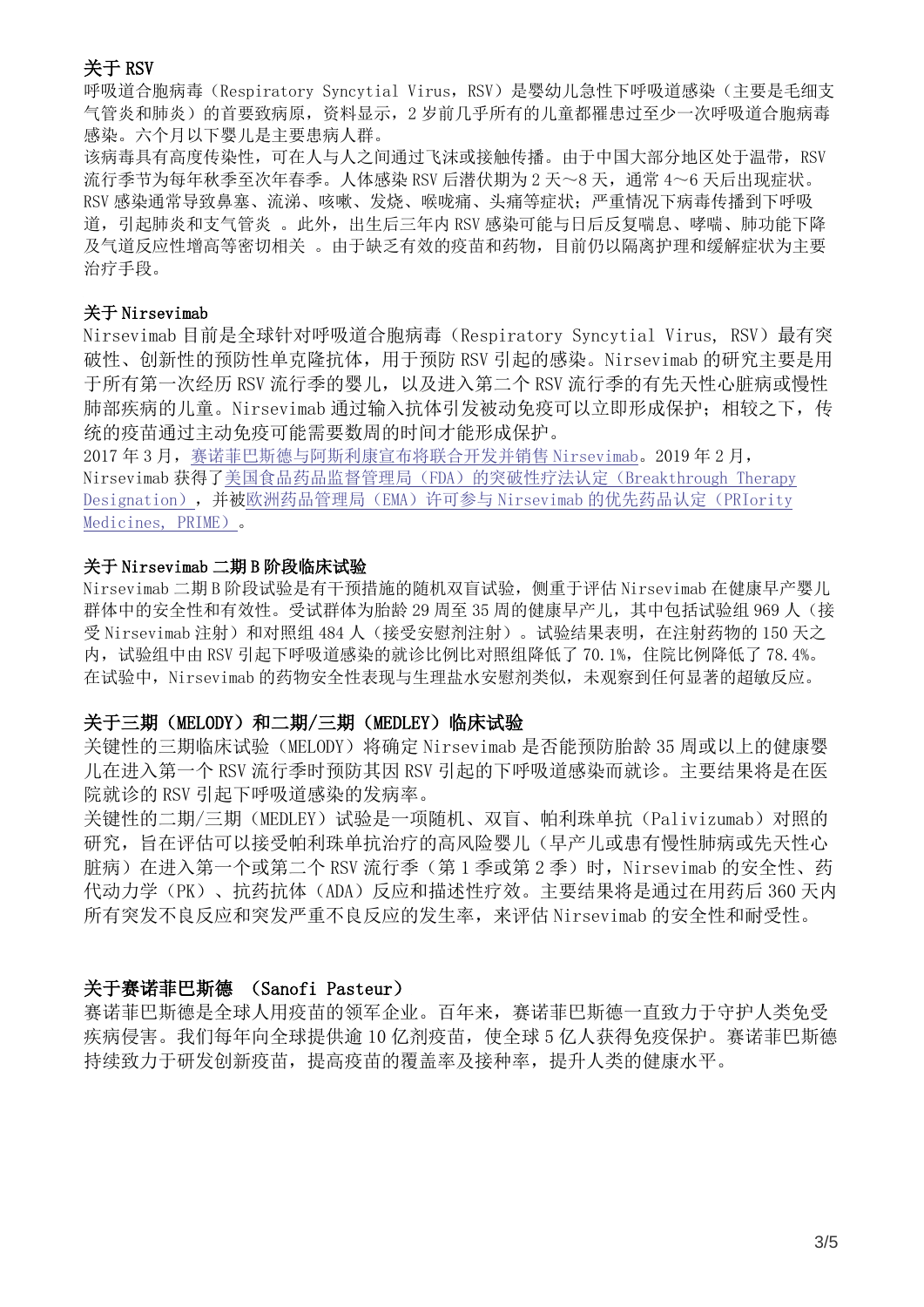#### 关于赛诺菲中国

赛诺菲是一家全球领先的生物制药公司,专注人类健康。作为改革开放后首批进入中国的跨国企 业之一,1982 年赛诺菲便在中国建立了办公室。赛诺菲中国的多元化业务覆盖了制药、人用疫苗和 消费者保健。在中国,赛诺菲拥有12 处办公室,3家生产基地,4 大研发基地和1 个数字创新中心。 赛诺菲致力于将创新药品和疫苗加速引进中国,领军数字化创新,从而满足最广大中国人民的健康需 求。

如需了解更多信息,请访问 www.sanofi.cn, 或关注"赛诺菲中国"微信公众号及"Sanofi"领 英帐号。

#### 关于赛诺菲

赛诺菲致力于帮助人们应对健康挑战。我们是一家全球生物制药公司,专注人类健康。我们用疫 苗预防疾病,并提供创新的治疗方案减轻病痛和困扰。我们助力罹患罕见病的极少数人,也支持长期 受慢性病困扰的千万患者。

寨诺菲共有 10 万余名员工, 遍及 100 多个国家, 致力于将科学创新转化为医疗健康解决方案。

Sanofi, Empowering Life 赛诺菲, 绽放生命

#### 媒体联系人

姓名:蔡路艳 电话:18616308750 邮件:luyan.cai@sanofi.com

#### 赛诺菲前瞻性声明

 本新闻稿包含前瞻性声明。前瞻性声明并非对历史事实的陈述。这些声明包括预测和估计及基本假设,对于公司未来计 划、目的、意图的陈述,对未来财务状况、事件、运营、服务、产品开发和潜力的展望,以及关于未来业绩表现的陈述。通 常可以利用诸如"期望"、"预期"、"相信"、"打算"、"估计"、"计划"等词语,以及类似表达作为判定前瞻性声明的依据。 尽管赛诺菲管理层认为该篇前瞻性声明中所反映的预期具有合理性,投资者仍需注意这些前瞻性信息和声明受制于诸多风险 和不确定性因素,其中许多难以预测且通常不被赛诺菲所控制,这可能导致实际结果和发展与前瞻性信息和陈述中所表达、 暗示或预测的信息存在重大差异。这些风险和不确定因素主要包括研究和开发中固有的不确定因素,未来的临床数据和分 析,包括产品上市后所获取的数据和所进行的分析,监管当局的决定,例如美国食品及药物管理局或欧洲药品管理局关于是 否及何时批准任何药品、医疗器械或可能备案用于候选产品的生物用品上市的决定,以及这些机构关于产品标识和其他可能 影响此类候选产品的可用性及商业潜力等事宜的决定,获得批准的候选产品无法获得商业成功的可能性,未来替代性疗法的 获批及其商业上的成功,集团受惠于外部增长机会以及完成相关交易和/或获得监管许可的能力,与知识产权相关的风险以 及任何相关的未决或未来诉讼以及此类诉讼的最终结果,动荡的经济和市场状况,包括全球性流行病在内的全球破坏的影 响,汇率变化趋势与普遍利率,成本控制政策及由此带来的结果,已发行股份的平均数以及赛诺菲在公开呈报给美国证券交 易委员会(SEC)和法国金融市场管理局(AMF)的报告中已作讨论或明确的部分,其中包括列于表 20-F 的赛诺菲年度报 告(截止日期 *2019* 年 *12* 月 *31* 日)中的"危险因素"和"前瞻性声明警示"。除非存在可适用的法律规定,赛诺菲不承担 更新和修改任何前瞻性信息和陈述的义务。

<sup>i</sup> Griffin P, Yuan Y, Takas T, et al. Single-Dose Nirsevimab for Prevention of RSV in Preterm Infants. The New England Journal of Medicine, 2020; 383:415-425. DOI: 10.1056/NEJMoa1913556. [https://www.nejm.org/doi/full/10.1056/NEJMoa1913556?query=featured\\_home](https://www.nejm.org/doi/full/10.1056/NEJMoa1913556?query=featured_home)

ii Adamko DJ, Friesen M. Why does respiratory syncytial virus appear to cause asthma? Journal of Allergy and Clinical Immunology. 2012;130(1):101-102. doi:10.1016/j.ja ci.2012.05.024

iii Domachowske JB, Khan AA, Esser MT, et al. Safety, Tolerability, and Pharmacokinetics of MEDI8897, an Extended Half-Life Single-Dose Respiratory Syncytial Virus Prefusion F-Targeting Monoclonal Antibody